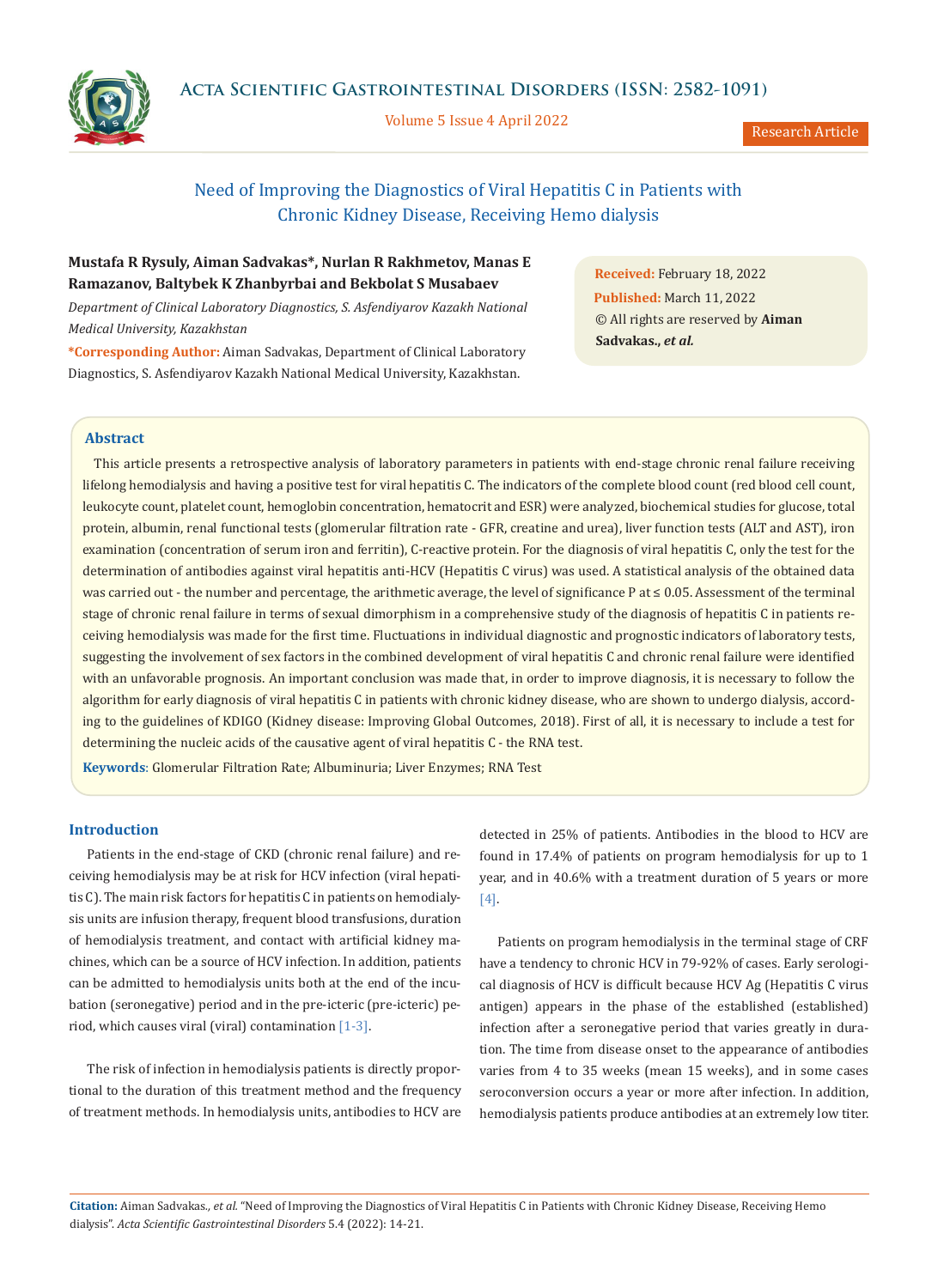With the interaction of such rather severe pathological conditions as HCV and CRF-5 (chronic renal failure of the terminal stage 5), a pronounced suppression of immunity occurs. In a third of patients with HCV, and according to some data - in 80% of cases, against the background of the presence of HCV RNA (ribonucleic acid) in the blood serum, normal liver transaminases are noted. Due to immunosuppression, approximately 15% of all HCV-infected hemodialysis patients are able to respond with an increase in aminotransferase activity.

The KDIGO (kidney disease: Improving Global Outcomes) Practice Guidelines for the Prevention, Diagnosis, Evaluation and Treatment of Hepatitis C in Patients with CKD (Chronic Kidney Disease) Revised 2018 contains recommendations based on the latest information available at the time of publication. It is intended to assist in the clinical decision-making process. This guideline is not a recognized standard in clinical practice and should not be used as such. Also, it should not be considered the only correct tactic for managing patients.

In clinical practice, differences in the methods of managing patients inevitably occur. This is based on the availability of a wide variety of clinical cases, resources for diagnosis and treatment, accepted standards of therapy in this medical institution. It is the responsibility of the physician using this guide to critically evaluate these recommendations and make a decision based on the particular clinical situation (Figure 1).





The prevalence of HCV among patients with hepatitis varies worldwide from 1% to 85%. and is the main cause of increased morbidity and mortality in patients with end-stage renal disease [5-8]. Factors such as blood transfusion and frequent parenteral interventions have been shown to be associated with an increased risk of this HCV infection [9]. The duration of hemodialysis treatment and the possibility of nosocomial transmission of HCV have also been suggested as additional factors contributing to the occurrence of this infection. There are 11 known HCV genotypes and more than 80 subtypes. In clinical practice, 6 genotypes are distinguished, of which the main ones are 1a, 1c, 2a, 2c, 3a. For most European countries, outbreaks of AVHC (acute viral hepatitis C) in hemodialysis units are associated with HCV subtype lb. However, there are indications that the number of HCV-infected patients in hemodialysis centers can reach 20%, and HCV induced by genotype 2a is predominantly detected [12-15].

**Citation:** Aiman Sadvakas*., et al.* "Need of Improving the Diagnostics of Viral Hepatitis C in Patients with Chronic Kidney Disease, Receiving Hemo dialysis". *Acta Scientific Gastrointestinal Disorders* 5.4 (2022): 14-21.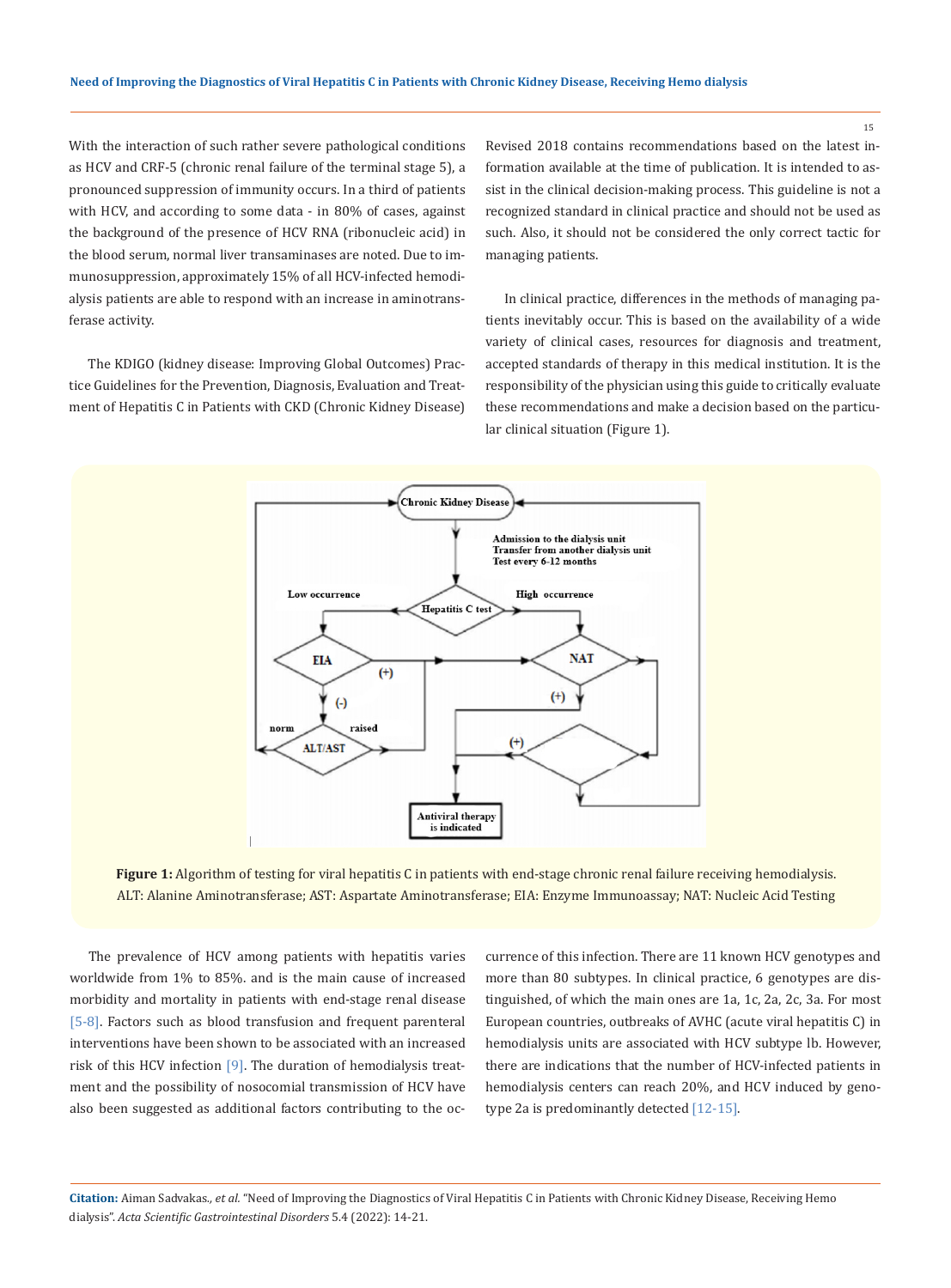In contrast to hepatitis A and hepatitis B viruses, the diagnosis of acute infection of which is based on the detection of antibodies to IgM (immunoglobulin M), there is no serological marker in acute HCV infection [16]. Screening tests for chronic HCV infection are Enzyme Linked Immunosorbent Assay (EIA) or Chemical Immunosorbent Assay (CIA) for anti-HCV, as well as verification by an additional, more specific method - for example, nucleic acid analysis for HCV RNA\NAT (Figure 1).

The aim of this study is to retrospectively study the state of diagnosis of hepatitis C in patients with CKD-5 on hemodialysis in accordance with the recommendations of KDIGO 2018 using the example of the hemodialysis department of the City Clinical Hospital No. 7 in Almaty.

#### **Materials and Research Methods**

A retrospective study was carried out in the hemodialysis department and the clinical diagnostic laboratory of the city clinical hospital No. 7 in collaboration with the Department of Clinical Laboratory Diagnostics of NMU JSC and the Department of Biophysics and Biomedicine of Al-Farabi Kazakh National University (for the period from September 2019 to February 2020). The study protocol was approved by the Ethics Committee of "As fendiyarov Kazakh National Medical University" (No. 6 (83) dated by May 29, 2019). (Close the space) A total of 65 case histories were studied in patients with end-stage chronic renal failure - CKD-5 (G5) for the period 2017-2018. All patients underwent regular dialysis according to the appointment of specialists from the hemodialysis department of the City Clinical Hospital No. 7 according to the standard for the treatment of chronic kidney disease (CKD) established by the Ministry of Health of the Republic of Kazakhstan. Blood samples were taken from patients with their informed consent in 2017-2018. Following all necessary standard precautions, 10 ml of venous whole blood was taken from a patient with and without HCV who received hemodialysis under strict aseptic conditions. All blood samples were delivered to the clinical laboratory for hematological, biochemical and immunological studies on automatic analyzers with digital analysis in compliance with biosafety rules and quality control. Routine laboratory tests included complete blood counts (erythrocyte, leukocyte, platelet count, hemoglobin concentration, hematocrit and ESR), biochemical tests for glucose, total protein, albumin, renal function tests (glomerular filtration rate - GFR, creatinine and urea), liver function tests (ALT and AST), iron testing (serum iron and ferritin concentrations), C-reactive protein. In our study, only anti-HCV was taken as a criterion for diagnosing HCV

infection. PCR test is necessary if patients are prescribed antiviral therapy. Thus, while there is a limit to the use of a single anti-HCV test across all factors, it is still the test of choice for screening for HCV as recommended by the CDC USA (Centers for Disease Control and Prevention - Centers for Disease Control and Prevention USA).

Statistical analyzes and plots were built using Microsoft Excel software. The following statistical tests were used: number and percentage, arithmetic mean, significance level P at ≤ 0.05.

#### **The following results were obtained**

The maximum number of cases of viral hepatitis in our study was in the age group from 41 to 60 years (86.14), and the smallest number of cases was in the age group of 21-30 years (5.4%) with an equal number of men and women (Table 1).

| Age       | Gender     |                          | <b>Total</b> | As a percentage of the<br>total % |  |  |
|-----------|------------|--------------------------|--------------|-----------------------------------|--|--|
|           | <b>Men</b> | <b>Women</b>             | In sum       | <b>Both genders</b>               |  |  |
| 21-30     | 1          | 1                        | 2            | 5.4                               |  |  |
| $31 - 40$ | 1          | $\overline{\mathcal{L}}$ | 3            | 8.1                               |  |  |
| 41-50     | 5          | 3                        | 8            | 21.6                              |  |  |
| $51 - 60$ | 4          | 4                        | 8            | 21.6                              |  |  |
| over 60   | 7          | 9                        | 16           | 43.2                              |  |  |
| Total     | 18         | 19                       | 37           | 37 (100%)                         |  |  |

**Table 1:** Age and sex indicators of patients with viral hepatitis C receiving hemodialysis.

In 65 patients screened for hepatitis C, 37 tested positive for anti-HCV antibodies, with an incidence rate of 56.9%. The majority of seropositive cases belonged to the age group 41-60 years and older than 60 years (Table 1).

The glomerular filtration rate (GFR) averaged  $10.39 \pm 1.1$  ml/  $min/1.73$   $m<sup>2</sup>$  for patients with HCV, while it did not differ statistically significantly ( $p \le 0.05$ ) in men and women (Table 2). Albuminuria exceeded the level for A3 and was high, it did not particularly depend on the gender of the patients (Table 2). Mean glomerular filtration rates confirm the end stage of chronic renal failure in patients with HCV [17]

The dynamics of creatinine and urea clearance before and after hemodialysis are presented in table 3.

**Citation:** Aiman Sadvakas*., et al.* "Need of Improving the Diagnostics of Viral Hepatitis C in Patients with Chronic Kidney Disease, Receiving Hemo dialysis". *Acta Scientific Gastrointestinal Disorders* 5.4 (2022): 14-21.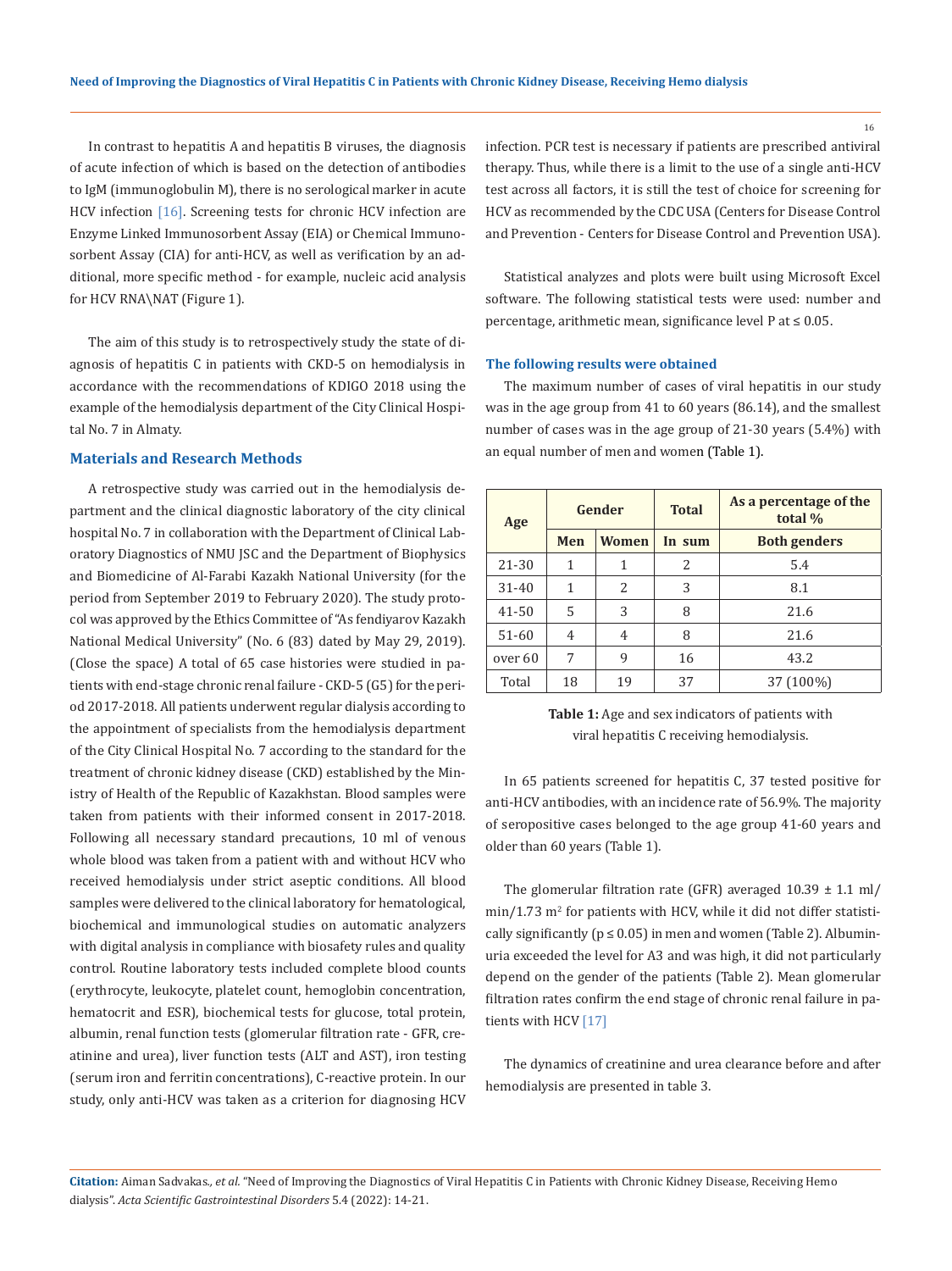| GFR |                                     |                                      |     | <b>Gender (GFR)</b> |       | Albuminuria ( $\geq 30$ mg) |                                                                                     |  |
|-----|-------------------------------------|--------------------------------------|-----|---------------------|-------|-----------------------------|-------------------------------------------------------------------------------------|--|
|     | Renal failure in the terminal stage | GFR (ml\minute, $1,73 \text{ m}^2$ ) | Men | Women               | Total | Men                         | Women                                                                               |  |
|     |                                     | $10.39 \pm 1.1$                      |     |                     |       |                             | $9.4 \pm 0.98$   11.5 $\pm$ 0.87   35,3 $\pm$ 2,4   34,7 $\pm$ 2,3   36.4 $\pm$ 1,9 |  |

**Table 2:** Indicators of glomerular filtration rate (GFR) and albuminuria.

| N <sub>2</sub> | Gender | GFR(mI/minute)  | <b>Creatinine before</b><br>dialysis $(\mu \text{mol/l})$ | Creatinine after<br>dialysis $(\mu \text{mol/l})$ | Urea before<br>dialysis (mmol/l) | Urea After dialysis<br>(mmol/l) |
|----------------|--------|-----------------|-----------------------------------------------------------|---------------------------------------------------|----------------------------------|---------------------------------|
|                | men    | $9.4 \pm 0.98$  | $819.55 \pm 11.2$                                         | $318,17 \pm 4,3$                                  | $20.84 \pm 1.1$                  | $8.74 \pm 0.78$                 |
|                | women  | $11.5 \pm 0.87$ | $782.42 \pm 6.4$                                          | $292,01 \pm 3,3$                                  | $25.2 \pm 1.4$                   | $8.79 \pm 0.67$                 |
|                | D      | $\geq 0.05$     | $\geq 0.05$                                               | $\geq 0.05$                                       | $\geq 0.05$                      | $\geq 0.05$                     |

**Table 3:** Indicators of glomerular filtration rate (GFR), creatinine and urea clearance.

From the data in table 3 it follows from that the nitrogen excretion capacity of the kidneys in patients with hepatitis C decreases and does not reach the degree of reliability between groups of patients of different genders (Table 3), i.e., we do not find problems of sexual dimorphism in kidney function in hepatitis C in patients with CPB at the terminal stage.

Indicators of the dynamics of the general blood test are shown for men and women separately in table 4.

The study showed that in hemodialysis patients with HCV of different sexes, hemoglobin (Hb) values were higher in women (89.7

| N <sub>2</sub> | Gender | RBC $*10^{12}/ul$ | Hb г/л         | Ht $\%$        | WBC $*10^9$ /ul | $PLT * 109/ul$  | ESR mm/h       |
|----------------|--------|-------------------|----------------|----------------|-----------------|-----------------|----------------|
|                | men    | $3.61 \pm 0.75$   | $80.2 \pm 2.2$ | $30.5 \pm 1.9$ | $6.3 \pm 2.3$   | $190.6 \pm 4.4$ | $36.4 \pm 1.9$ |
|                | women  | $3.82 \pm 0.7$    | $89.7 \pm 5.3$ | $33.6 \pm 1.9$ | $5.9 \pm 3.1$   | $197.8 \pm 4.9$ | $29.5 \pm 1.5$ |
|                |        | $\geq 0.05$       | $\ge 0.05$     | $\geq 0.05$    | $\geq 0.05$     | $\geq 0.05$     | $\geq 0.05$    |

**Table 4:** Parameters of peripheral blood.

+ 5.3) than in men (80.2 + 2.2), respectively, but without significant statistical differences. While hematocrit (HCT) HCT) did not have a significant statistical difference between male and female groups. The remaining indicators of the number of leukocytes, platelets and erythrocyte sedimentation rate did not have a significant statistically significant difference between the studied groups ( $p \ge 0.05$ ).

Biochemical examination of patients' peripheral blood showed that there were no significant statistical differences in the distribution of total protein and albumin, while serum iron and ferritin levels were lower in men than in women. The level of C-reactive protein was statistically significantly higher  $(19.4 \pm 1.1 \text{ mg/ml})$  in men compared to the same indicator  $(6.5 \pm 0.7)$  in women.

| N <sub>2</sub> | Gender | Glucose<br>(mmol/l) | <b>Total protein</b><br>(g/l) | <b>Albumen</b><br>(g/l) | <b>Ferritin</b><br>(ng/ml) | <b>Serum</b> iron<br>(mmol/l) | <b>CRP</b><br>(mg/ml) |
|----------------|--------|---------------------|-------------------------------|-------------------------|----------------------------|-------------------------------|-----------------------|
|                | men    | $4.46 \pm 0.4$      | $69.9 \pm 2.3$                | $34.7 \pm 2.3$          | $12.9 \pm 1.1$             | $8.9 \pm 0.4$                 | $19.4 \pm 1.1$        |
|                | women  | $6.2 \pm 0.3$       | $70.0 \pm 3.2$                | $36.4 \pm 1.9$          | $16.3 \pm 1.2$             | $14.3 \pm 1.1$                | $6.5 \pm 0.7$         |
|                |        | $\ge 0.05$          | $\ge 0.05$                    | $\ge 0.05$              | $\ge 0.05$                 | $\ge 0.05$                    | $\leq 0.05*$          |

**Table 5:** Some biochemical parameters of serum.

**Note:** \* - differences are statistically significant Р ≤ 0,05.

**Citation:** Aiman Sadvakas*., et al.* "Need of Improving the Diagnostics of Viral Hepatitis C in Patients with Chronic Kidney Disease, Receiving Hemo dialysis". *Acta Scientific Gastrointestinal Disorders* 5.4 (2022): 14-21.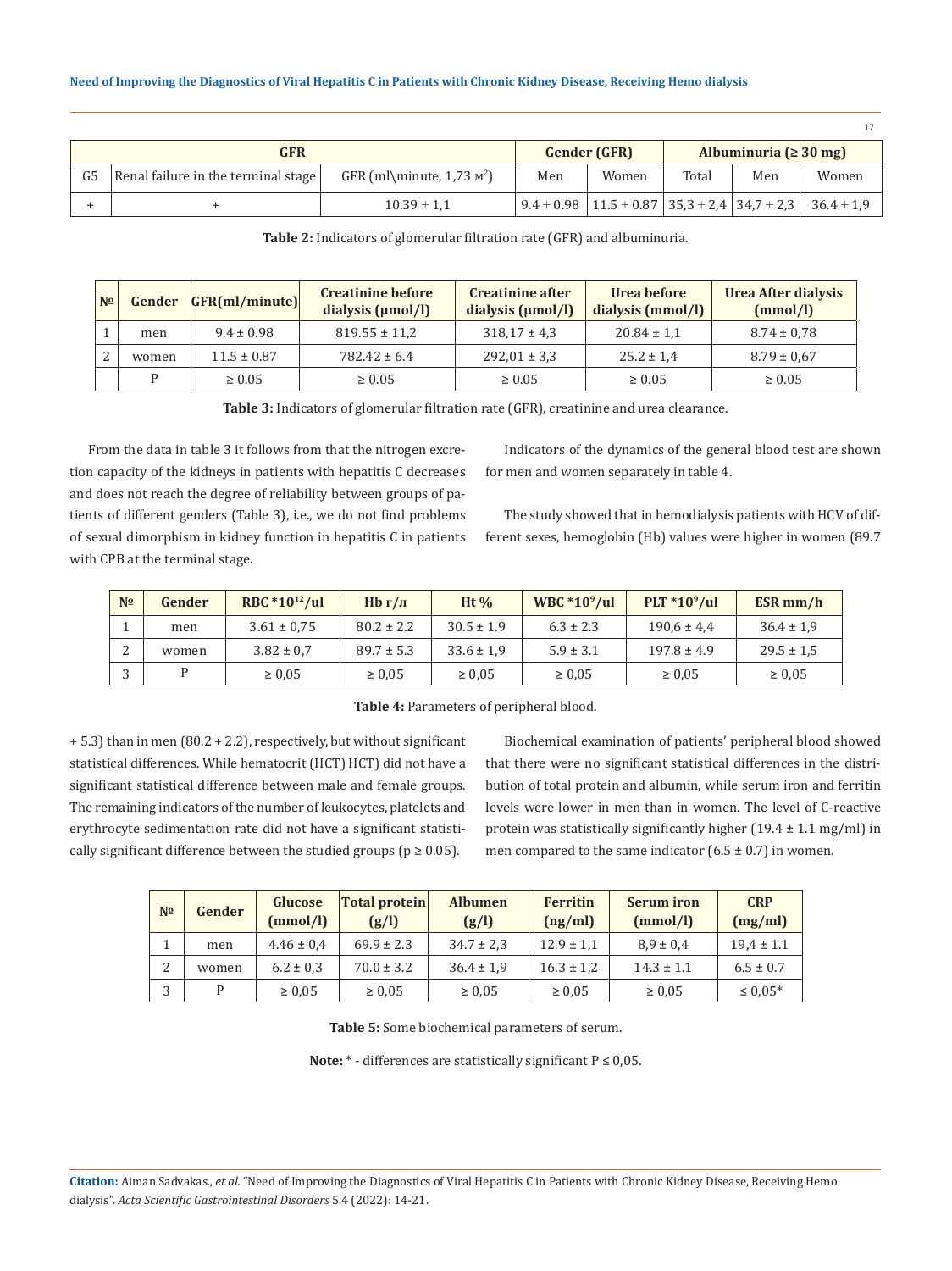18

In assessing the prognosis of the development of both HCV and CPD, liver tests play an important supporting role associated with determining the nature of hepatocyte damage when studying the level of alanine aminotransferase (ALT) and aspartate aminotransferase (AST) enzymes. Below is a table of liver enzymes and the de R it is coefficient.

Mean ALT levels were significantly high in HCV-positive male patients ( $P < 0.05$ ). The level of alanine aminotransferase (ALT) and AST in the peripheral blood of patients was 1.5 times higher than the reference intervals and was higher than ALT and AST in women. The average value of AST in the group of hemodialysis patients with viral hepatitis in men was  $55.1 \pm 3.1$  U/l and was higher

| N <sub>2</sub>  | Gender | ALT(U/l)       | AST (U/l)      | De Ritis coefficient | <b>HCV</b> | <b>RNA/NAT</b> |
|-----------------|--------|----------------|----------------|----------------------|------------|----------------|
|                 | men    | 66.5 $\pm$ 2.8 | $55.1 \pm 3.1$ | 0.89                 | ÷          | --             |
| $\sqrt{2}$<br>∠ | women  | $38.4 \pm 2.7$ | $47.7 \pm 2.5$ | 1.25                 | ÷          | --             |
|                 |        | $\leq 0.05$    | $\geq 0.05$    |                      |            |                |

**Table 6:** Parameters of alanine aminotransferase (ALT), aspartate aminotransferase (AST), de Ritis coefficient, tests for determination HCV and NAT (Nucleic acids test).

than in the female group (47.7  $\pm$  2.5 U/l). This difference between the two groups was not statistically significant ( $P \ge 0.05$ ). According to the latest KDIGO-2018 recommendations, PCR (polymerase chain reaction) for RNA \ NAT - the test should be prescribed to patients on hemodialysis with elevated serum aminotransferase levels, unexplained by other reasons [1].

### **Discussion of the Obtained Results**

Patients receiving hemodialysis have a high risk of infection with viral hepatitis C  $[18]$ . However, data on the prevalence of HCV infection in the Republic of Kazakhstan among patients receiving hemodialysis are not complete. The seroprevalence of anti-HCV (Is it anti-HBC or anti-HCV) is 13.3% in patients on hemodialysis at 1 year compared with 69.9% in patients at 10 years [10], indicating that the duration of hemodialysis is associated with the risk of HCV infection. In our study, 37 out of 65 patients screened for hepatitis C tested positive for anti-HCV antibodies, with an incidence rate of 56.9%. The majority of seropositive cases belong to the age group 41-60 years and older than 60 years.

The performance parameters of the testing method used have a direct impact on the detection of hepatitis C and therefore may lead to differences in HCV prevalence data. With the advent of molecular techniques, circulating virus can now be detected by measuring HCV RNA using a PCR test  $[16]$ . This testing is used for early detection (before seroconversion) and is also important for confirming active HCV infection and monitoring antiviral therapy. However, a limitation of this test is cost effectiveness and unavailability in most laboratories. The KDIGO-2018 practice guideline recommends RNA testing when there is a high incidence of nosocamial infection in hemodialysis units.

In our study, only the anti-HCV test was taken as a criterion for diagnosing viral hepatitis C. According to WHO recommendations from 2017, a PCR test should be performed before prescribing antiviral therapy. However, this was not the aim of the present study. Although there is a limit to the use of a single anti-HCV test taking into account all factors, it is still the test of choice for screening for HCV as recommended by the US Centers for Disease Control (CDC USA). Current CDC recommendations for HCV screening in hemodialysis patients included anti-HCV and serum alanine aminotransferase (ALT) testing at admission, ALT every month, and anti-HCV every six months. However, new enzyme immunoassays aimed at detecting HCV antigens may solve the problem of using an expensive and inaccessible PCR method [19,20].

The indicators of glomerular filtration rate (GFR) and albuminuria corresponded to the diagnostic laboratory criteria for CKD-5 and A3 and did not depend on gender. The decrease in creatinine and urea clearance before and after hemodialysis confirmed the therapeutic effect of hemodialysis.

Anemia is a common clinical problem in patients with chronic kidney disease and is associated with increased morbidity and mortality. Anemia affects 60% to 80% of patients with chronic kidney disease (CKD) and reduces their quality of life [21-23]. Another cause of anemia is iron deficiency. A patient on hemodialysis is in a state of constant iron loss due to gastrointestinal bleeding, blood draws and/or, most importantly, when receiving hemodialysis therapy [27,28,30]. In the present study, laboratory indicators of anemia were studied in patients of different sexes. The study

**Citation:** Aiman Sadvakas*., et al.* "Need of Improving the Diagnostics of Viral Hepatitis C in Patients with Chronic Kidney Disease, Receiving Hemo dialysis". *Acta Scientific Gastrointestinal Disorders* 5.4 (2022): 14-21.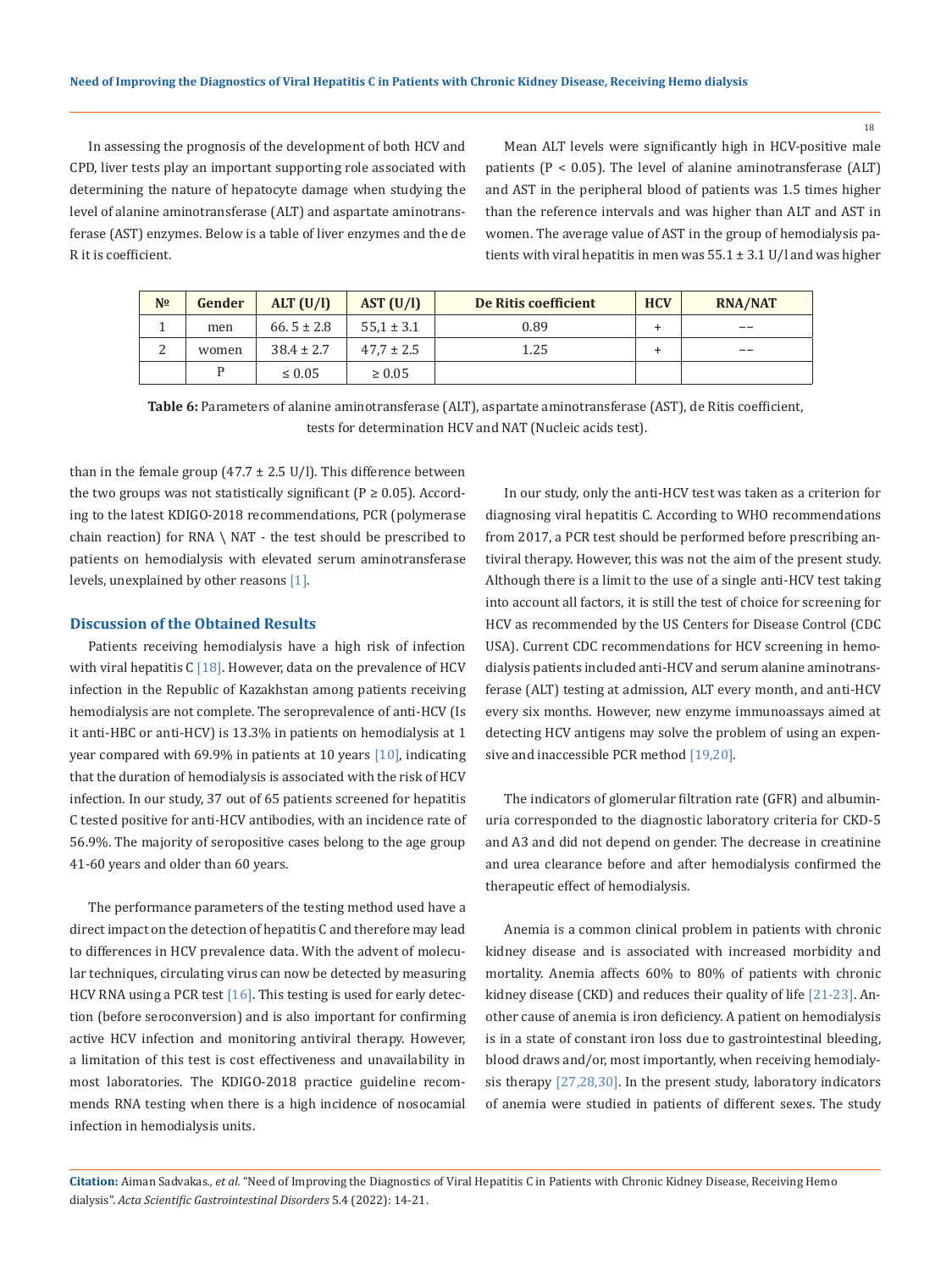showed that in hemodialysis patients with HCV of different sexes, hemoglobin (Hb) values were higher in women (89.7 + 5.3) than in men (80.2 + 2.2), respectively, but without significant statistical differences. Whereas hematocrit (HCT) (HCT) did not have a significant statistical difference between male and female groups. The remaining indicators of the number of leukocytes, platelets and erythrocyte sedimentation rate did not have a significant statistically significant difference between the studied groups ( $p \ge 0.05$ ).

Biochemical study of peripheral blood in patients on hemodialysis with viral hepatitis C showed that the level of C-reactive protein was statistically significantly higher  $(19.4 \pm 1.1 \text{ mg/ml})$  in the group of men compared to the same indicator  $(6.5 \pm 0.7)$  in the group of women. This fact is associated with other indicators of the functional state of the kidneys and serum seropositivity in patients with CKD-5 clearly indicates ongoing liver inflammation and damage to kidney tissue [24-28].

Several studies have shown that aminotransferases (AST, ALT) in patients on hemodialysis have low levels and this decrease seems to occur already in patients with advanced chronic kidney disease even before the start of renal replacement therapy [29,30].

#### **Conclusions**

For the first time in the Republic of Kazakhstan, in a comprehensive study of the diagnosis of hepatitis C in patients with hemodialysis, CKD-5 was assessed from the position of sexual dimorphism. The revealed differences in the fluctuations of individual diagnostic and prognostic indicators of laboratory tests suggest the involvement of gender factors in the development of two deadly diseases - viral hepatitis C and kidney failure. The fact of low levels of transferases during hemodialysis is confirmed only in women, mainly under 40 years of age. In men in the terminal stage of CKD against the background of viral hepatitis, a decrease in transferases is not observed. There is a lack of attention on the part of nephrologists to the effect of antiviral therapy on the dynamics of viral response rates and the functional state of the kidneys, noted in the new KDI-GO-2018 practical guideline. In hemodialysis units, where the level of infection with viral hepatitis C is high, it is necessary for patients to conduct a PCR test for the determination of RNA (NAT - Nucleic acid test) before starting hemodialysis. It is recommended that in hemodialysis units with a high incidence of hepatitis C, immediately prescribe a test for the determination of RNA (NAT - Nucleic acid test). This statement is not clear. It is important to note that the PCR test for HCV RNA is used to rule out active hepatitis C infection

from distant infection. In recovered and treated patients, the test for antibodies to HCV remains positive for life, so there is a limitation in its use in this category of patients. Testing for hepatitis C in patients with end-stage chronic kidney disease (CKD5) receiving hemodialysis should be mandatory. It is necessary to test for RNA content before hemodialysis and when transferring a patient from one hemodialysis department to another. The NAT test should be considered in dialysis patients with elevated serum aminotransferases and other unexplained causes. If a newly diagnosed hepatitis C infection is suspected of being nosocomial, a NAT test should be performed on all contact patients. It is possible to repeat the NAT test in patients in the next 2-12 weeks if the first test is negative. Thus, it is necessary to improve the diagnosis of viral hepatitis C for patients with chronic kidney disease receiving hemodialysis, according to the algorithm of the KDIGO-2018 practical guideline.

### **No Conflict of Interest Declared**

Funding was not provided for the study of patient histories.

#### **Bibliography**

- 1. Borzanova MV. "Viral hepatitis B and C in patients with chronic renal failure undergoing treatment in programmed hemodialysis centers". *Moscow* (2005): 130.
- 2. Zemchenkov A., *et al*. "Anemia in patients with CKD 5: current trends in the world and the picture in St. Petersburg". *Nephrology and Dialysis* 19.3 (2017): 47-56.
- 3. ["KDIGO Clinical Practice Guideline 2012 for Anemia in Chronic](https://kdigo.org/wp-content/uploads/2016/10/KDIGO-2012-Anemia-Guideline-English.pdf) Kidney Disease". *[Nephrology and Dialysis](https://kdigo.org/wp-content/uploads/2016/10/KDIGO-2012-Anemia-Guideline-English.pdf)* 15.1 (2013): 14-53.
- 4. Рractical guide to the prevention, diagnosis, evaluation and treatment of hepatitis C in patients with CKD. (2018): 19.
- 5. Stepanova EN., *et al*. "Immunity indices in patients with endstage renal failure and the uremic toxin para-cresol (literature review and our own research)". *Experimental Clinical Urology* 1 (2016): 112-119.
- 6. Shvedov AK., *et al*. "Viral hepatitis in dialysis patients". *Manual for Physicians* (2003): 56.
- 7. Shilo V., *et al*. "Russian national guidelines for the diagnosis and treatment of anemia in chronic kidney disease". *Nephrology and Dialysis* 18.1 (2016): 19-34.
- 8. [Akchurin OM and Kaskel F. "Update on Inflammation in Chron](https://pubmed.ncbi.nlm.nih.gov/25662331/)[ic Kidney Disease".](https://pubmed.ncbi.nlm.nih.gov/25662331/) *Blood Purifier* 39 (2015): 84-92.

**Citation:** Aiman Sadvakas*., et al.* "Need of Improving the Diagnostics of Viral Hepatitis C in Patients with Chronic Kidney Disease, Receiving Hemo dialysis". *Acta Scientific Gastrointestinal Disorders* 5.4 (2022): 14-21.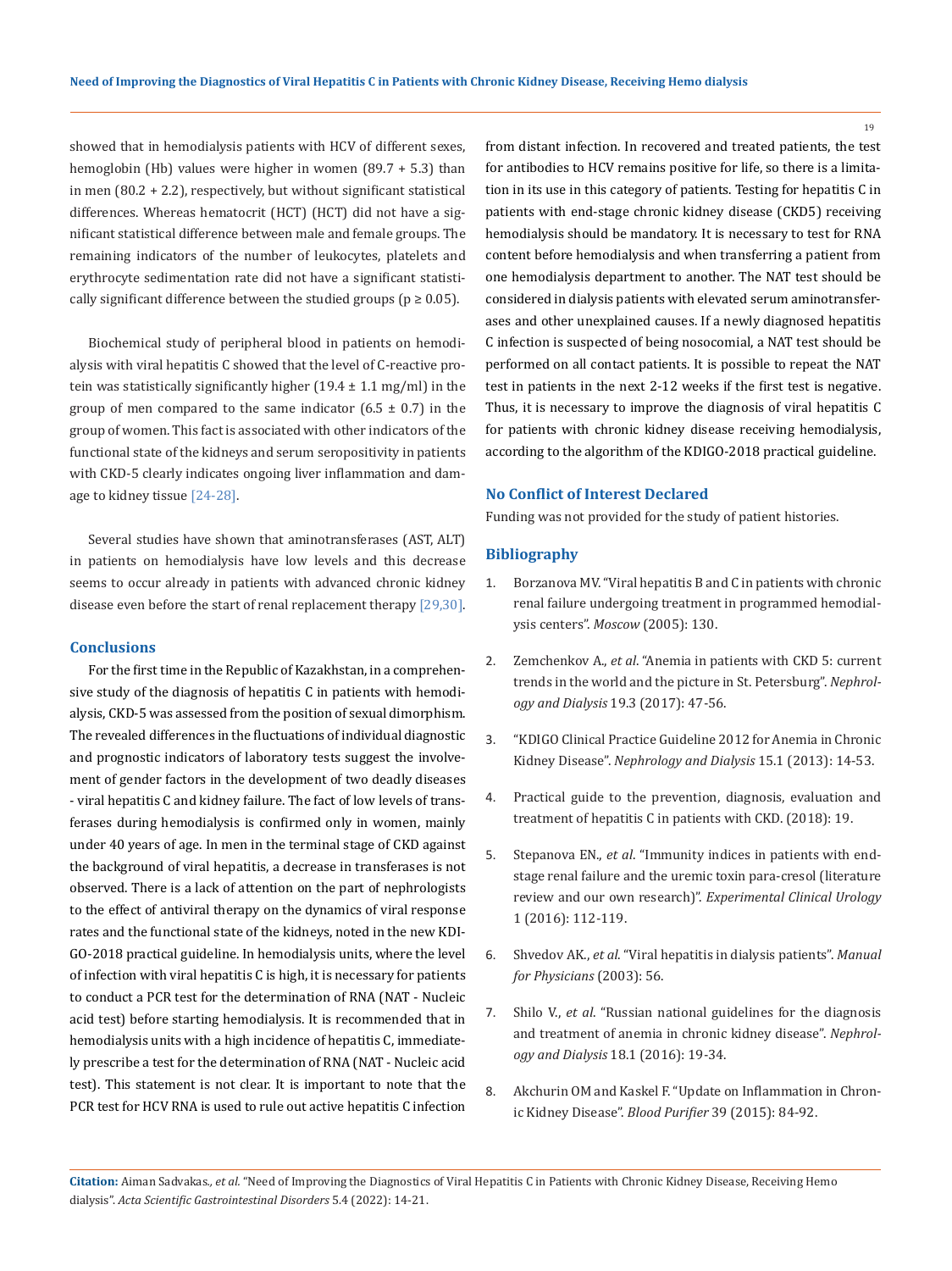- 9. Agrawal S., *et al*[. "Effects of end-stage renal disease and hae](https://pubmed.ncbi.nlm.nih.gov/19903659/)[modialysis on dendritic cell subsets and basal and LPS-stim](https://pubmed.ncbi.nlm.nih.gov/19903659/)ulated cytokine production". *[Nephrology Dialysis Transplanta](https://pubmed.ncbi.nlm.nih.gov/19903659/)tion* [25.3 \(2010\): 737-746.](https://pubmed.ncbi.nlm.nih.gov/19903659/)
- 10. Chen YC., *et al*[. "Hepatitis C virus itself is a causal risk factor](https://pubmed.ncbi.nlm.nih.gov/24011024/) [for chronic kidney disease beyond traditional risk factors: a](https://pubmed.ncbi.nlm.nih.gov/24011024/) [6-year nationwide cohort study across Taiwan".](https://pubmed.ncbi.nlm.nih.gov/24011024/) *BMC Nephrology* [14 \(2013\): 187-195.](https://pubmed.ncbi.nlm.nih.gov/24011024/)
- 11. Chigurupati P., *et al*[. "Study of incidence of hepatitis C virus](https://www.jdrntruhs.org/article.asp?issn=2277-8632;year=2014;volume=3;issue=1;spage=19;epage=22;aulast=Chigurupati) [infection in hemodialysis patients".](https://www.jdrntruhs.org/article.asp?issn=2277-8632;year=2014;volume=3;issue=1;spage=19;epage=22;aulast=Chigurupati) *Annals of Tropical Medicine [and Public Health](https://www.jdrntruhs.org/article.asp?issn=2277-8632;year=2014;volume=3;issue=1;spage=19;epage=22;aulast=Chigurupati)* 7 (2014): 167-170.
- 12. Collister D., *et al*[. "Anemia management in chronic kidney dis](https://pubmed.ncbi.nlm.nih.gov/28306566/)[ease and dialysis: a narrative review".](https://pubmed.ncbi.nlm.nih.gov/28306566/) *Current Opinion in Ne[phrology and Hypertension](https://pubmed.ncbi.nlm.nih.gov/28306566/)* 26.3 (2017): 214-218.
- 13. Fabrizi F., *et al*[. "Hepatitis C virus increases the risk of kidney](https://pubmed.ncbi.nlm.nih.gov/26271205/) [disease among HIV-positive patients: Systematic review and](https://pubmed.ncbi.nlm.nih.gov/26271205/) meta-analysis". *[Journal of Medical Virology](https://pubmed.ncbi.nlm.nih.gov/26271205/)* 88.3 (2016): 487- [497.](https://pubmed.ncbi.nlm.nih.gov/26271205/)
- 14. [Gregory M Lucas. "Association between hepatitis C virus and](https://www.kidney-international.org/article/S0085-2538(17)30316-2/fulltext) [chronic kidney disease: heterogeneity begets heterogeneity".](https://www.kidney-international.org/article/S0085-2538(17)30316-2/fulltext) *[Kidney International](https://www.kidney-international.org/article/S0085-2538(17)30316-2/fulltext)* 92.3 (2017): 546-548.
- 15. Kang SS., *et al*[. "Nutritional Status Predicts 10-Year Mortality](https://pubmed.ncbi.nlm.nih.gov/28420212/) [in Patients with End-Stage Renal Disease on Hemodialysis".](https://pubmed.ncbi.nlm.nih.gov/28420212/) *Nutrients* [9.4 \(2017\): 99-104.](https://pubmed.ncbi.nlm.nih.gov/28420212/)
- 16. [KDIGO Clinical Practice Guideline for Anemia in Chronic Kid](https://kdigo.org/wp-content/uploads/2016/10/KDIGO-2012-Anemia-Guideline-English.pdf)ney Disease". *[Kidney International Supplements](https://kdigo.org/wp-content/uploads/2016/10/KDIGO-2012-Anemia-Guideline-English.pdf)* 2.4 (2012).
- 17. Lee JJ., *et al*[. "Hepatitis C virus infection increases risk of devel](file:///C:/Users/DELL/Desktop/07-02-2022/PDF/ASGIS/ASGIS-22-RA-018/b)[oping end-stage renal disease using competing risk analysis".](file:///C:/Users/DELL/Desktop/07-02-2022/PDF/ASGIS/ASGIS-22-RA-018/b) *PLoS One* [9 \(2014\): e100790.](file:///C:/Users/DELL/Desktop/07-02-2022/PDF/ASGIS/ASGIS-22-RA-018/b)
- 18. Li M., *et al*[. "A systematic review and metaanalysis: Does hepa](https://pubmed.ncbi.nlm.nih.gov/27793016/)[titis C virus infection predispose to the development of chron](https://pubmed.ncbi.nlm.nih.gov/27793016/)ic kidney disease?" *Oncotarget* [8.6 \(2017\): 10692-10702.](https://pubmed.ncbi.nlm.nih.gov/27793016/)
- 19. Li WC., *et al*[. "Age and gender differences in the relationship](https://pubmed.ncbi.nlm.nih.gov/24304473/) [between hepatitis C infection and all stages of chronic kidney](https://pubmed.ncbi.nlm.nih.gov/24304473/) disease". *[Journal of Viral Hepatitis](https://pubmed.ncbi.nlm.nih.gov/24304473/)* 21 (2014): 706-715.
- 20. [Luı´s Henrique Bezerra Cavalcanti Sette and Edmundo Pessoa](https://pubmed.ncbi.nlm.nih.gov/24714836/) [de Almeida Lopes. "Liver enzymes serum levels in patients](https://pubmed.ncbi.nlm.nih.gov/24714836/)  [with chronic kidney disease on hemodialysis: a comprehen](https://pubmed.ncbi.nlm.nih.gov/24714836/)sive review". *CLINICS* [69.4 \(2014\): 271-278.](https://pubmed.ncbi.nlm.nih.gov/24714836/)
- 21. Liu B., *et al*[. "Hepatitis C virus infection among hemodialysis](https://pubmed.ncbi.nlm.nih.gov/25487925/)  [patients in Asia: a meta-analysis".](https://pubmed.ncbi.nlm.nih.gov/25487925/) *European Review for Medical [and Pharmacological Sciences](https://pubmed.ncbi.nlm.nih.gov/25487925/)* 18 (2014): 3174-3182.
- 22. Mai Nabil Elnaggar., *et al*[. "Effect of HCV Infection Versus HBV](https://ejhm.journals.ekb.eg/article_11526_ba21e677b49f289ca362a53d8c8326c4.pdf) [Infection on the Response to Erythropoietin Therapy in The](https://ejhm.journals.ekb.eg/article_11526_ba21e677b49f289ca362a53d8c8326c4.pdf) [Treatment of Anemia in Prevalent Haemodialysis Patients".](https://ejhm.journals.ekb.eg/article_11526_ba21e677b49f289ca362a53d8c8326c4.pdf)  *[The Egyptian Journal of Hospital Medicine](https://ejhm.journals.ekb.eg/article_11526_ba21e677b49f289ca362a53d8c8326c4.pdf)* 70 (2018): 92-96.
- 23. Mohamed Fouad., *et al*. "Infl[uence of Chronic Hepatitis B and](https://www.researchgate.net/publication/282705461_Influence_of_Chronic_Hepatitis_B_and_C_Infections_on_Anemia_in_Hemodialysis_Patients) [C Infections on Anemia in Hemodialysis Patients".](https://www.researchgate.net/publication/282705461_Influence_of_Chronic_Hepatitis_B_and_C_Infections_on_Anemia_in_Hemodialysis_Patients) *Enliven Archive* [20 \(2015\): 1-6.](https://www.researchgate.net/publication/282705461_Influence_of_Chronic_Hepatitis_B_and_C_Infections_on_Anemia_in_Hemodialysis_Patients)
- 24. Molnar MZ., *et al*[. "Association of hepatitis C virus infection](https://pubmed.ncbi.nlm.nih.gov/25529816/) [with incidence and progression of chronic kidney disease in](https://pubmed.ncbi.nlm.nih.gov/25529816/) [a largecohort of US veterans".](https://pubmed.ncbi.nlm.nih.gov/25529816/) *Hepatology* 61 (2015): 1495- [1502.](https://pubmed.ncbi.nlm.nih.gov/25529816/)
- 25. Necati **Örmeci**. "Treatment of Patients with Hepatitis C Virus and Kidney Diseases". *International Journal of Gastroenterology Disorders and Therapy* 5 (2018): 138-145.
- 26. Nosratola D Vaziri., *et al*[. "Effect of uremia on structure and](https://pubmed.ncbi.nlm.nih.gov/22200433/)  function of immune system". *[Journal of Renal Nutrition](https://pubmed.ncbi.nlm.nih.gov/22200433/)* 22.1 [\(2012\): 149-156.](https://pubmed.ncbi.nlm.nih.gov/22200433/)
- 27. Obi Y., *et al*[. "Latest consensus and update on protein-energy](https://pubmed.ncbi.nlm.nih.gov/25807354/)  [wasting in chronic kidney disease".](https://pubmed.ncbi.nlm.nih.gov/25807354/) *Current Opinion in Clinical [Nutrition and Metabolic Care](https://pubmed.ncbi.nlm.nih.gov/25807354/)* 18.3 (2015): 254-262.
- 28. Perunicić-Peković G., *et al*[. "Predictors of mortality in dialysis](https://pubmed.ncbi.nlm.nih.gov/15462598/) [patients-association between malnutrition, inflammation and](https://pubmed.ncbi.nlm.nih.gov/15462598/)  [atherosclerosis \(MIA syndrome\)".](https://pubmed.ncbi.nlm.nih.gov/15462598/) *Medicinski Pregled* 57.3-4 [\(2004\): 149-152.](https://pubmed.ncbi.nlm.nih.gov/15462598/)
- 29. Sabatino A., *et al*[. "Protein-energy wasting and nutritional](https://pubmed.ncbi.nlm.nih.gov/27371993/)  [supplementation in patients with end-stage renal disease on](https://pubmed.ncbi.nlm.nih.gov/27371993/)  hemodialysis". *Clinical Nutrition* [36.3 \(2017\): 663-671.](https://pubmed.ncbi.nlm.nih.gov/27371993/)